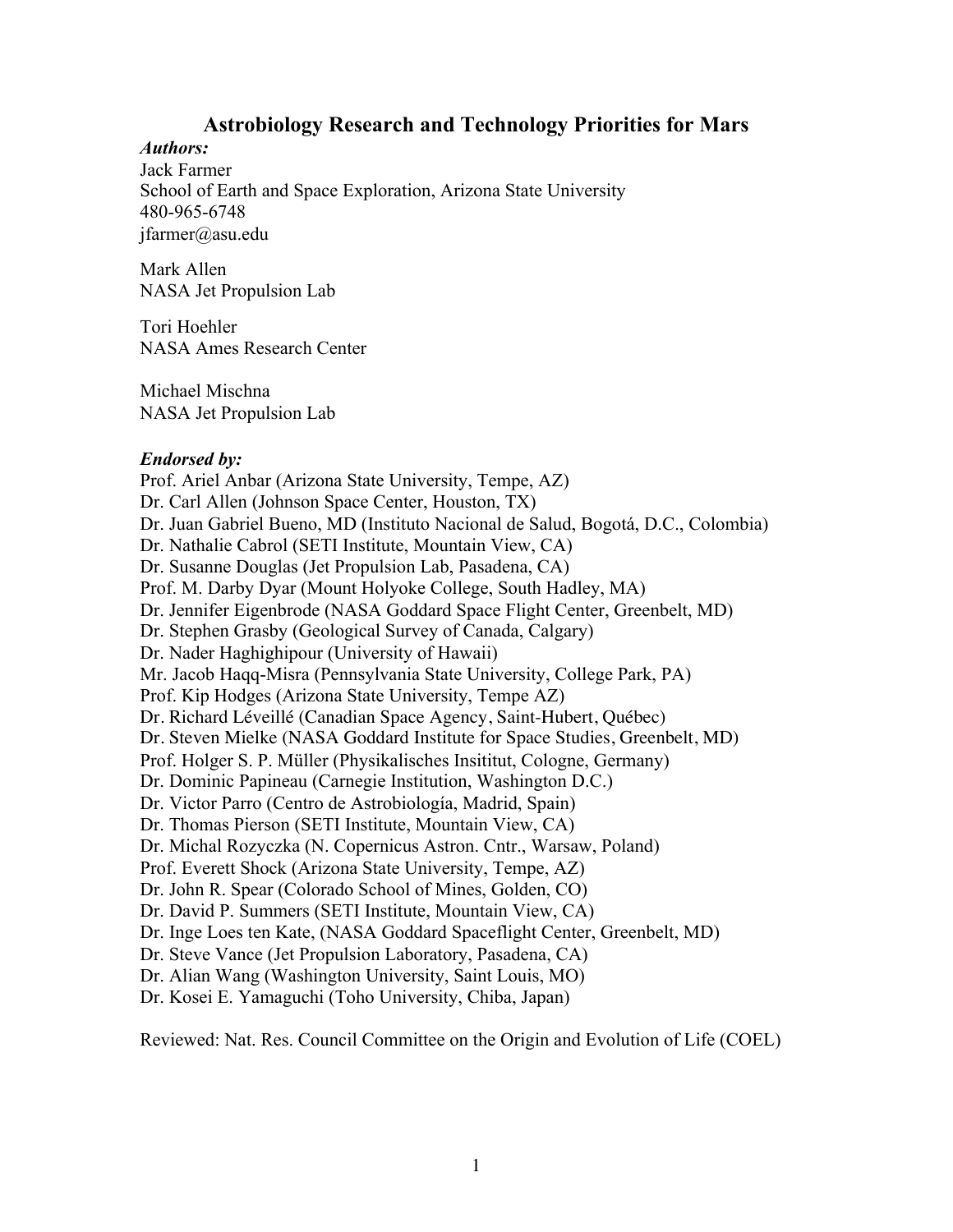## **Goals, Objectives and Investigations**

#### *I. Determine if habitable environments have ever existed on Mars.*

In a planetary context, the term "habitability" refers to the potential for an environment to support life. At the heart of the current Mars Exploration Program (MEP) are the questions: Have habitable environments have ever existed on Mars? If so, did life ever arise there and does it still persist today?

An important objective for the next decade of exploration will be to refine our understanding of what actually constitutes a habitable environment on Mars. For simplicity, the present discussion of habitability is organized around what are perceived to be the fundamental requirements for terrestrial life: 1) liquid water, the solvent for all known biological processes, 2) sources of biological elements and compounds, which comprise the basic building blocks of organisms and 3) sources of energy needed to sustain metabolism, growth and the replication of living systems. During the coming decade of exploration, we must discover places on Mars where liquid water has co-existed, both in time and space, with the critical elements and potential energy sources required for life.

For each of the lettered objectives below, Investigations (italics) have been ordered according to their perceived importance for advancing Mars Astrobiology in the coming decade.

**A) Follow the Water -** Water is essential for life as we know it, and has been recognized by the MEPAG as an important cross-linking theme in the overall conceptual framework for Mars exploration (MEPAG 2008). For example, the Martian water cycle is key for understanding the climate system of Mars and how atmosphere-crust interactions have evolved over time. Water also plays a fundamental role in the geologic processes that have shaped the Martian surface and crust, including the history of volcanism, glaciation, weathering, erosion, and sedimentation processes that have left a visible record in the geomorphology of the Martian surface. Finally, water is considered a crucial resource for the eventual human exploration and colonization of Mars.

A fundamental astrobiological goal of Mars exploration is to understand the past and present distribution of water in all its forms. Based on recommendations first articulated in "A Strategy for the Exobiological Exploration of Mars" (NASA 1995), the MEP has systematically pursued a phased program of exploration designed to "follow the water", alternating orbital reconnaissance missions, with landed missions targeted to specific sites of high interest for astrobiology. This strategy has been remarkably successful. But there is still much to understand about the past and present distribution of Martian water, as a context for targeting the best places for life detection missions in the coming decade.

*Priority 1) Subsurface Water:* While there is abundant evidence for liquid water at the surface of Mars earlier in the planet's history, a key question for assessing habitability on Mars today is the potential for zones of liquid water to exist in the subsurface. While the surface habitability of Mars has varied over the geological history of the planet, it is possible that the subsurface has provided continuously habitable conditions over the whole history of the planet. Orbital mapping by the ODY NS GRS experiment has shown water (as both ice and hydrated mineral phases) to be a widespread component of the upper half-meter of the Martian regolith. In addition, MER Spirit has excavated shallow soils with spectral features suggesting the dehydration of ferric sulfates. However, while there is geomorphic evidence for past reservoirs of subsurface liquid water, both as large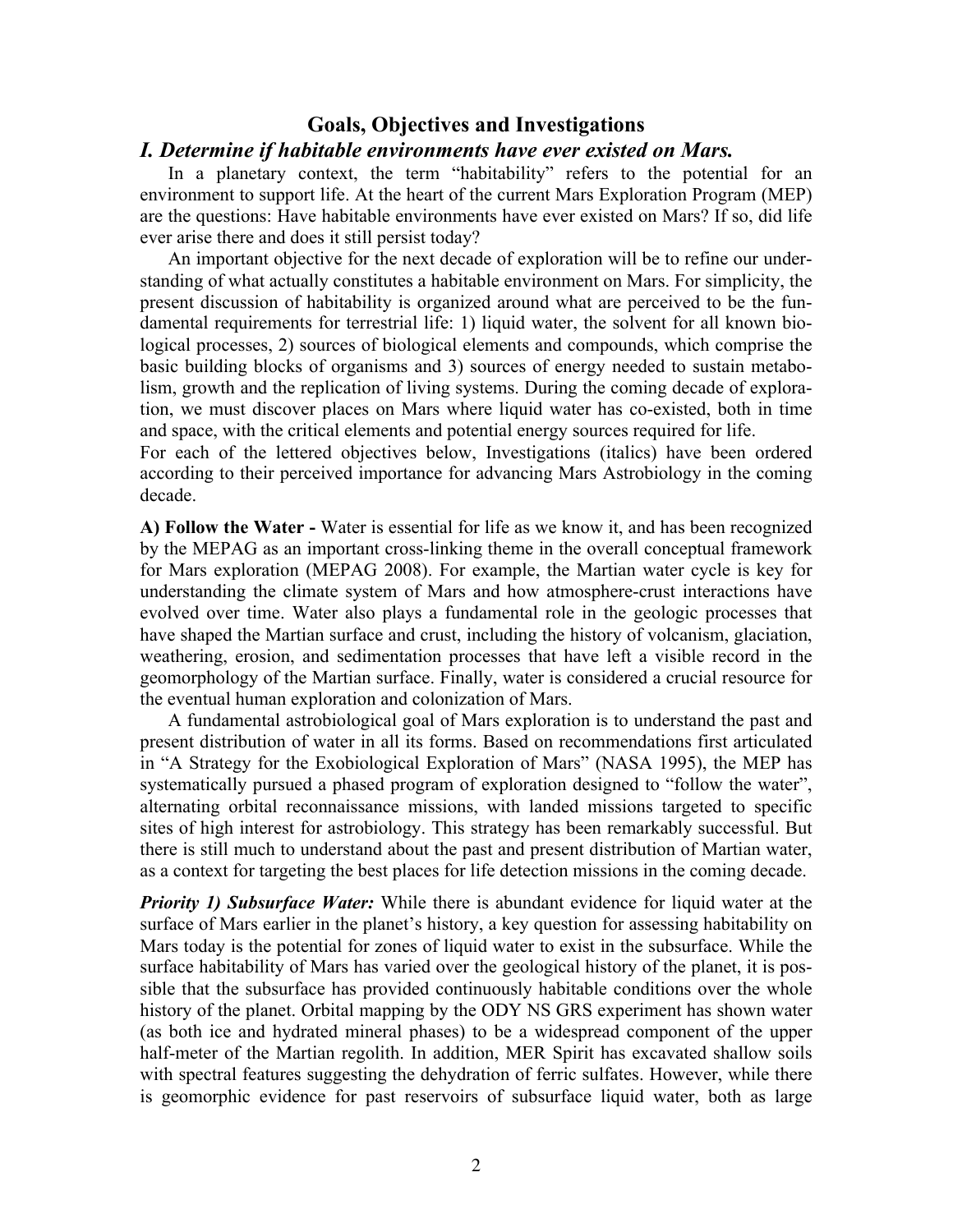(seemingly deeply sourced) outflow channels, formed during earlier epochs of Martian history and as small (geologically young) spring-and seep-carved channels, from locally sourced aquifers, or snow melt, direct evidence for a subsurface hydrosphere has remained elusive. In the next decade, we must continue to explore for subsurface water on Mars to more fully assess the potential for habitable subsurface environments that might support an extant Martian biosphere.

*Priority 2) Ancient Surface Water:* The Mars Odyssey (ODY) THEMIS, and MRO's HiRISE and CRISM experiments have revealed a wide variety of water-formed geomorphic features at the surface of Mars, covering terrains of all ages, and in many cases associated with spectral signatures of water-deposited minerals (e.g. sulfates, halides, phyllosilicates, silica and Fe-oxides). This suggests that liquid water was once widespread over the Martian surface and was, at times, actively cycled between the surface and shallow subsurface hydrosphere, cryosphere and atmosphere, similar to Earth's hydrological cycle. The highly successful Mars Exploration Rovers, Spirit and Opportunity, were targeted to sites previously assigned a high priority for past water activity based on orbital observations. This led to the discovery of extensive outcrops of bedded, hematite-bearing sulfates at Meridiani Planum by Opportunity and water-formed Fe-oxides, sulfates and silica in the Columbia Hills of Gusev Crater by Spirit. Efforts are now underway to select possible landing sites for the 2011 Mars Science Laboratory mission, based on orbital data from ODY, MRO and Mars Express. We must continue to build on these successes through focused site evaluations from orbit and with landed assets, in order to identify the best landing sites to explore for fossil biosignatures preserved in water-formed sedimentary deposits and ground ice.

**B) Follow the biological elements –** Life as we know it requires carbon, along with the essential elements H, N, P, S. Terrestrial life forms also require a number of transition metals, that have well understood catalytic roles in enzymes. Understanding the processes that control the distribution of bioessential elements on Mars is considered key for a more refined understanding of habitability. In the coming decade, we must improve our understanding of how geological processes (e.g. hydrothermal circulation, evaporation, weathering, etc.) may have shaped surface and subsurface habitats on Mars, potentially creating conditions favorable for the origin and persistance of life. This includes a characterization of carbon reservoirs in the crust (e.g. carbonates,  $CO<sub>2</sub>$  clathrates, etc.), as well as atmospheric fluxes of key carbon containing volatiles  $(CO, CO<sub>2</sub>, CH<sub>4</sub>, etc.)$ needed to better constrain the carbon cycle and how it has changed over time.

*Priority 1) Distribution and abundance of carbon compounds:* We need to refine our understanding of carbon sources and sinks (organic and inorganic) on Mars, including the endogenic processes that synthesize carbon molecules *in situ* and exogenic processes that deliver carbon compounds to Mars via IDPs, meteorites and comets. This will require the detailed characterization of both the molecular structure and isotopic composition of organic compounds present in soils and ices, as well as biogenic gases in the atmosphere.

*Priority 2) Nature, distribution and concentration of oxidants:* The failure of the Viking experiments to detect measurable carbon in the Martian regolith is consistent with a highly oxidizing surface environment, although the exact nature of the oxidants and their interactions are, as yet, poorly constrained. In addition, it has been pointed out that the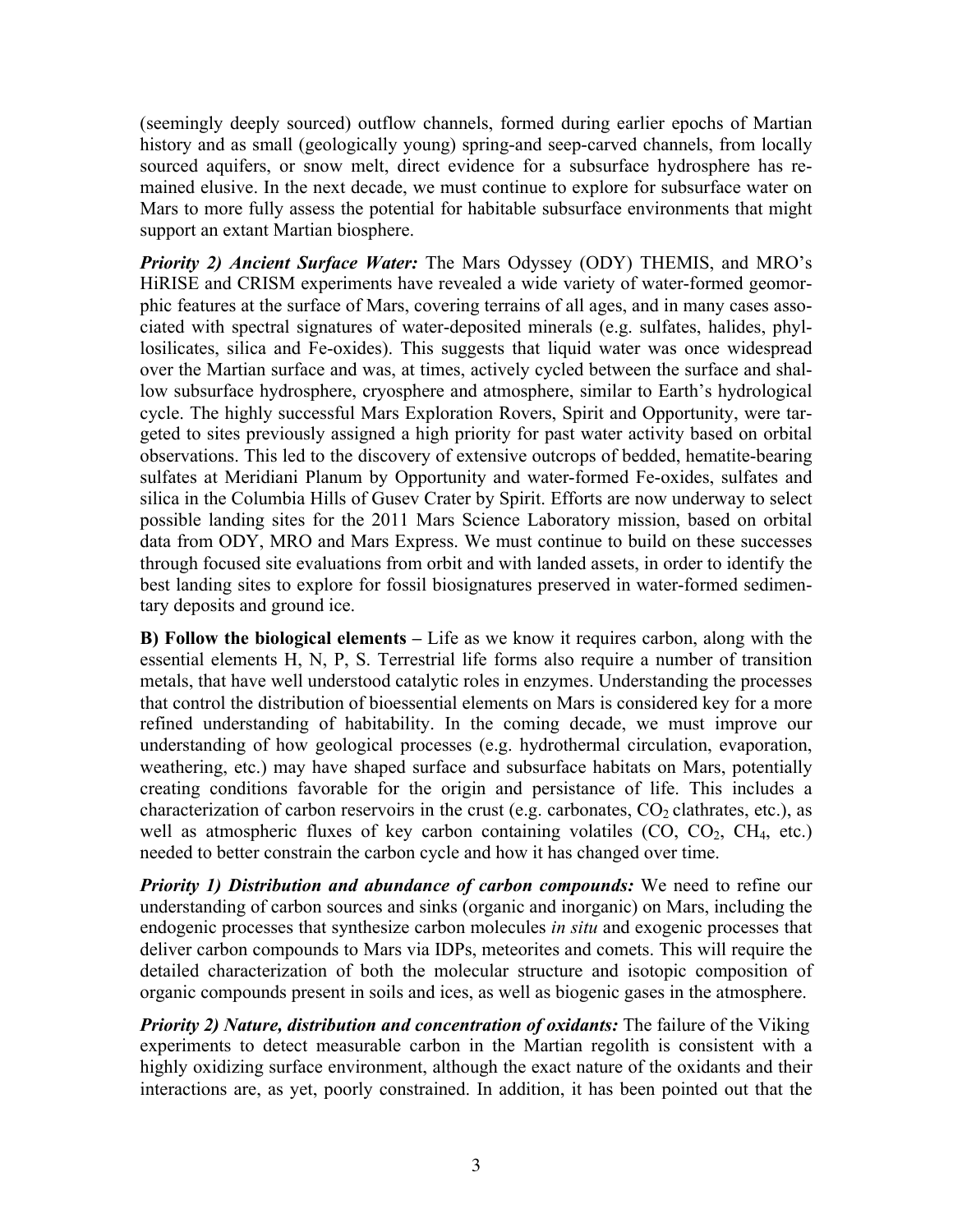Viking GCMS experiments would have been unable to detect certain relcalcitrant carbon compounds derived from the diagenesis of meteoritic organics (e.g. nonvolatile salts of benzene carboxylic acids, and perhaps oxalic and acetic acids). Thus, such compounds are likely to be present in the Martian regolith today. Redox is considered to be a fundamental dimension of habitability. To understand the processes that have controlled the distribution and availability of carbon and the biogenic elements in the Martian crust, it will be necessary to understand basic redox processes and pathways.

**C) Follow the energy -** To advance Mars Astrobiology in the coming decade will require models for habitability that are both inclusive (with respect to alternative possibilities for life) and quantitative. In particular, we need models that predict not only whether life could exist in a particular environment, but *how much life* could be supported. In most chemotrophic biological systems on Earth, energy availability constrains biomass abundance over many orders of magnitude. Characterizing and quantifying energy sources on the Martian surface may thus, provide a key observation for prioritizing future landing sites, based on the potential magnitude of the energy "signal" they may harbor. For organisms on Earth, the relationship between energy flux and biomass abundance varies with the physicochemical environment (e.g. temperature, water activity, pH). For example, the amount of biomass supported at steady state by a given energy flux can be expected to decrease as temperatures increase, as water activity decreases, or as pH deviates from an optimal range. This observation presents a means for weighing, on a common basis, the individual and compounded effects of a variety of physical and chemical factors that influence habitability. To take such factors into account requires a means for constraining the effects of these factors over a range of environments. This may be particularly challenging when assessing the habitability of ancient surface environments on Mars. Nonetheless, the rock record may preserve evidence of paleoenvironmental conditions in the mineral assemblages and elemental signatures present, which, in turn, can help constrain the temperature, water activity and pH of the environment.

*Priority 1) Biological energy sources:* To attain a useful understanding of energy sources on Mars, we must map the geochemistry of the surface and shallow subsurface to better understand the nature of past and present rock-water interactions in the Martian crust. We need to measure the temperature, heat flow and pH of modern surface environments on Mars and map spatial variations in the geothermal gradient of the Martian crust. Finally, we need to develop better geochemical and mineralogical proxies for inferring the temperature and pH of paleoenvironments recorded in the geological record.

# *II. Understand how changes in climate have affected the surface habitability of Mars over the planet's history*

Arguably the three most important influences affecting the present Martian climate and habitability of Mars are the planet's orbital configuration (obliquity, eccentricity, etc.), atmospheric composition and the global water cycle. Changes in the planet's orbital configuration drive the global water cycle, which in turn drives atmospheric composition. To improve our understanding of past habitability on Mars, we will need to advance our study of past and present climate.

**A) Changes in the composition of the Martian atmosphere -** Coupling studies of the geological history and paleoclimate of Mars is regarded as crucial for an understanding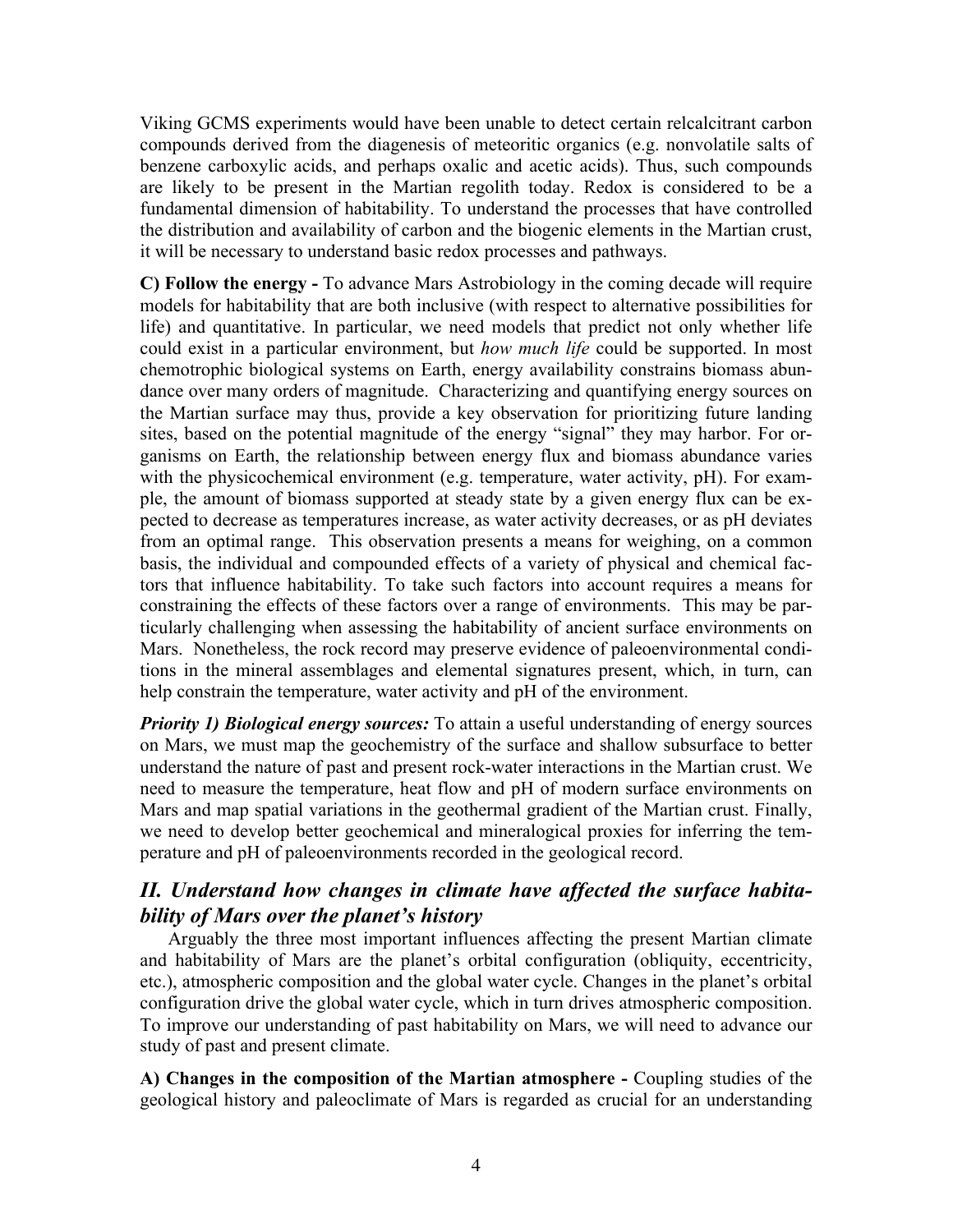long-term habitability of the planet. Under the present Martian atmosphere the greenhouse warming effect induced by the atmosphere is small  $({\sim}5^{\circ}K)$ . However, the existence of liquid water at the surface early in Mars' history requires substantially warmer surface temperatures, which has led to the conclusion that the atmosphere must have either been substantially thicker in the past, or contained some admixture of potent greenhouse gases.

Hitchcock & Lovelock  $(1967)$  suggested that the presence of a gaseous atmospheric disequilibrium could be a signature for the presence of life. Methane, which cannot be formed by any known atmospheric chemical process, has a photochemical lifetime of, at most, hundreds of years. Reports of methane in the current Martian atmosphere have raised prospects for the existence of an active subsurface biology and may also be key to unlocking the mystery of the transition from 'warm and wet' to 'cold and dry' Martian climates. Approaches for identifying the processes responsible for producing methane on Mars have centered on the detection of methane isotopologues, but, based on terrestrial experience, could be enhanced by studying the nature of different co-generated species (e.g. ethane, reduced sulfur- and nitrogen-containing compounds), which can more effectively discriminate between biological and non-biological sources and processes.

*Priority 1) Atmospheric composition:* In the coming decade of exploration a high scientific priority is given to broad, high sensitivity surveys of the atmospheric composition of Mars over a period of one or more Martian years. These surveys should include 4-D variability in methane concentrations, the search for methane isotopologues and other compounds that do not form within the atmosphere. The atmospheric lifetimes of trace gases, including methane, directly influence quantitative simulations of how gas discharge plume evolve in space and time and such information can be used to infer the surface locations of gases being discharged to the atmosphere.

**B) Changes in the Martian orbit and spin axis configuration -** With its proximity to Jupiter and absence of large, stabilizing moons, Mars experiences significant oscillations in its orbital and spin-axis configurations. Presently, Martian obliquity, or axial tilt, is a very Earth-like 25°, although over the past 10 My, this value has oscillated between extremes of 15 $\degree$ -45 $\degree$ , with a  $\sim$ 100,000 yr period. Obliquities may have been as high as 80° during early periods of Martian history. These variations in obliquity have produced major changes in the strength of the Martian water cycle, both in the magnitude of water vapor transported by the atmosphere, and in the distribution of water ice at the Martian surface.

*Priority 2) Orbital history of Mars:* Changes in the eccentricity of the Martian orbit are an important factor in driving past climate change by changing the level of seasonal insolation experienced at the surface. Periods of high eccentricity enhance seasonal extremes, resulting in warmer (and wetter) summers and colder (and drier) winters. Orbital eccentricity has ranged, through recent history, from  $0.0$  (circular) to  $0.13$  with  $~100,000$  yr periodicity. Probabilistic approaches suggest a mean eccentricity over Martian history that is about 25% less than the present value (0.069 vs. 0.093), indicating lower seasonality than at present. Over the next decade, we must improve our efforts to model changes in orbital and spin axis configurations over time and their affects on surface habitability.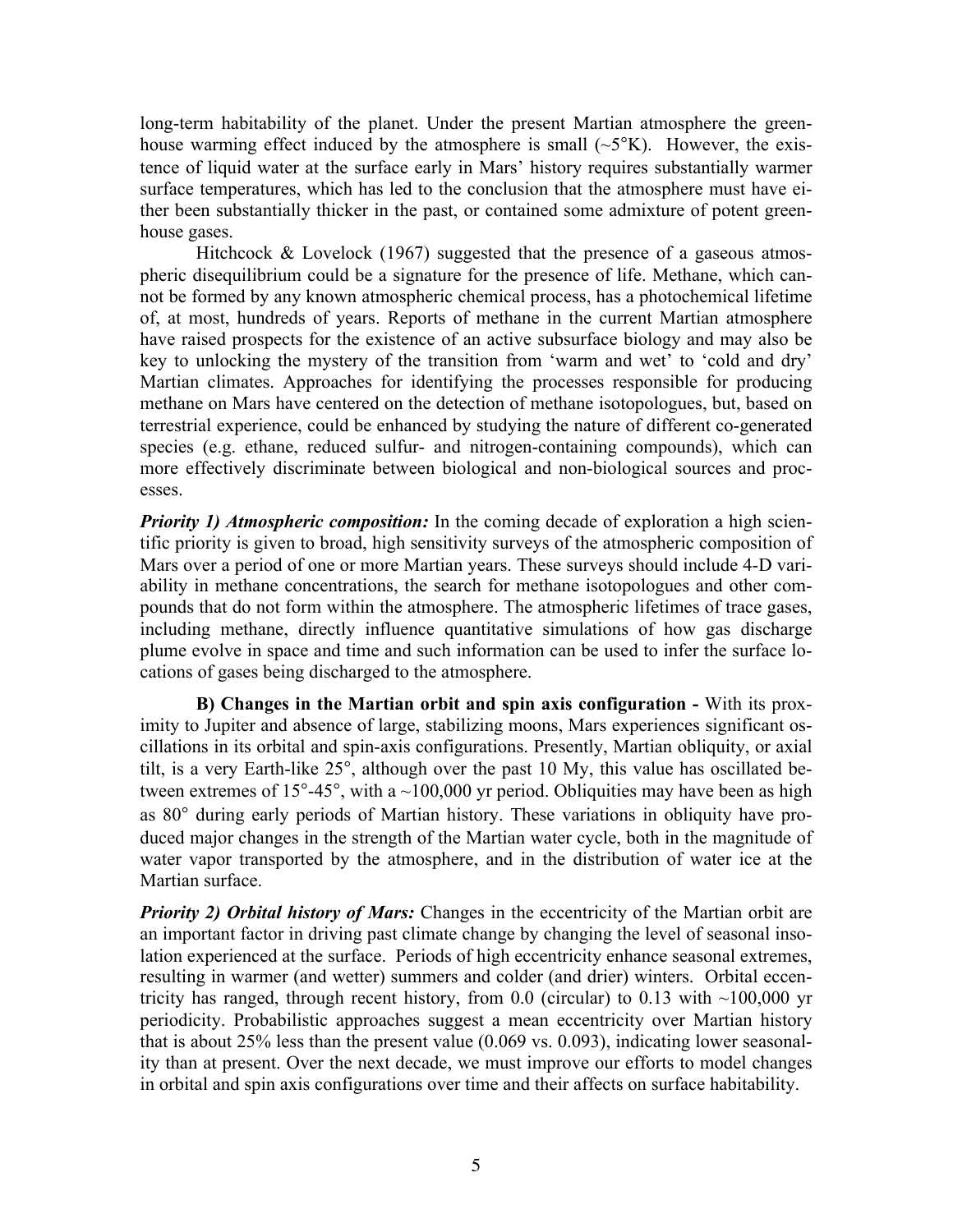**C) Changes of the Martian climate system over geological time -** The history of Martian surface water is recorded in the geomorphology, mineralogy and structure of sedimentary deposits exposed at the planet's surface. In the coming decade, *integrative studies* of the geology, paleoclimate and atmospheric composition of Mars will allow us to 'tease' out information about how climate and habitability have changed over the history of the planet. In conjunction with high latitude, polar-layered deposits, the observation of mid-latitude glacial deposits provides a window into the climate history of Mars. Understanding the origin and emplacement of near surface ice deposits requires an understanding of the relationship between the Martian water cycle and the orbital configuration. For example, during periods of higher obliquity, mixed surface ice/dust deposits appear to have been preferentially deposited on poleward-facing slopes and other thermally advantageous locations. With decreases in obliquity, the upper-most layers of these deposits sublimed, leaving behind a mantle of residual dust that has since protected subsurface ice against further sublimation.

*Priority 2) History of the hydrological cycle and climate and their effects on habitabil*ity: To progress in our understanding of the biological potential of Mars over the next decade, it will be important to achieve a more integrated understanding of how cyclical changes in the hydrological cycle and climate of Mars have altered habitability at both planetary and local scales.

## *III. Explore for evidence of past, or present Martian life.*

The exploration for Martian life involves two distinct pathways of investigation: The search for a fossil record of ancient life (exopaleontology) and the search for extant life forms (exobiology). The search for a fossil record of past Martian life requires access to ancient sedimentary deposits that represent environments favorable for the capture and long-term preservation of fossil biosignatures. In contrast, the exploration for extant Martian life depends on the discovery of subsurface oases of liquid water where the basic building blocks of life and energy coexist.

**A. Explore for a Martian fossil record -** The ancient highlands of Mars appear to preserve a record of geological environments far older than anything on Earth. Even if life never developed on Mars, the search for evidence of pre-biotic organic chemistry preserved in ancient aqueously-formed sedimentary rocks could provide important constraints for understanding how life first emerged on Earth, where the pre-biospheric rock record has been largely destroyed by crustal recycling. During the coming decade, missions should expand our knowledge of the ancient sedimentary record on Mars, by interleaving orbital and landed missions designed to progressively focus and intensify the search for fossil biosignatures at sites that are most promising for preserving a fossil record. An implicit requirement for achieving this objective is the ability to gain access to the highest priority landing sites with mobile platforms (rovers), properly instrumented for obtaining definitive mineralogy and biogeochemistry, over a broad range of geological conditions. Precision landing and sustainable (e.g. nuclear) power sources are highly desirable technology developments that will be needed to enable *in situ* life detection missions and targeted sample returns.

*Priority 1) Explore for fossil biosignatures and/or pre-biotic organic chemistry:* In the coming decade it will be important to carry out life detection and/or sample return mis-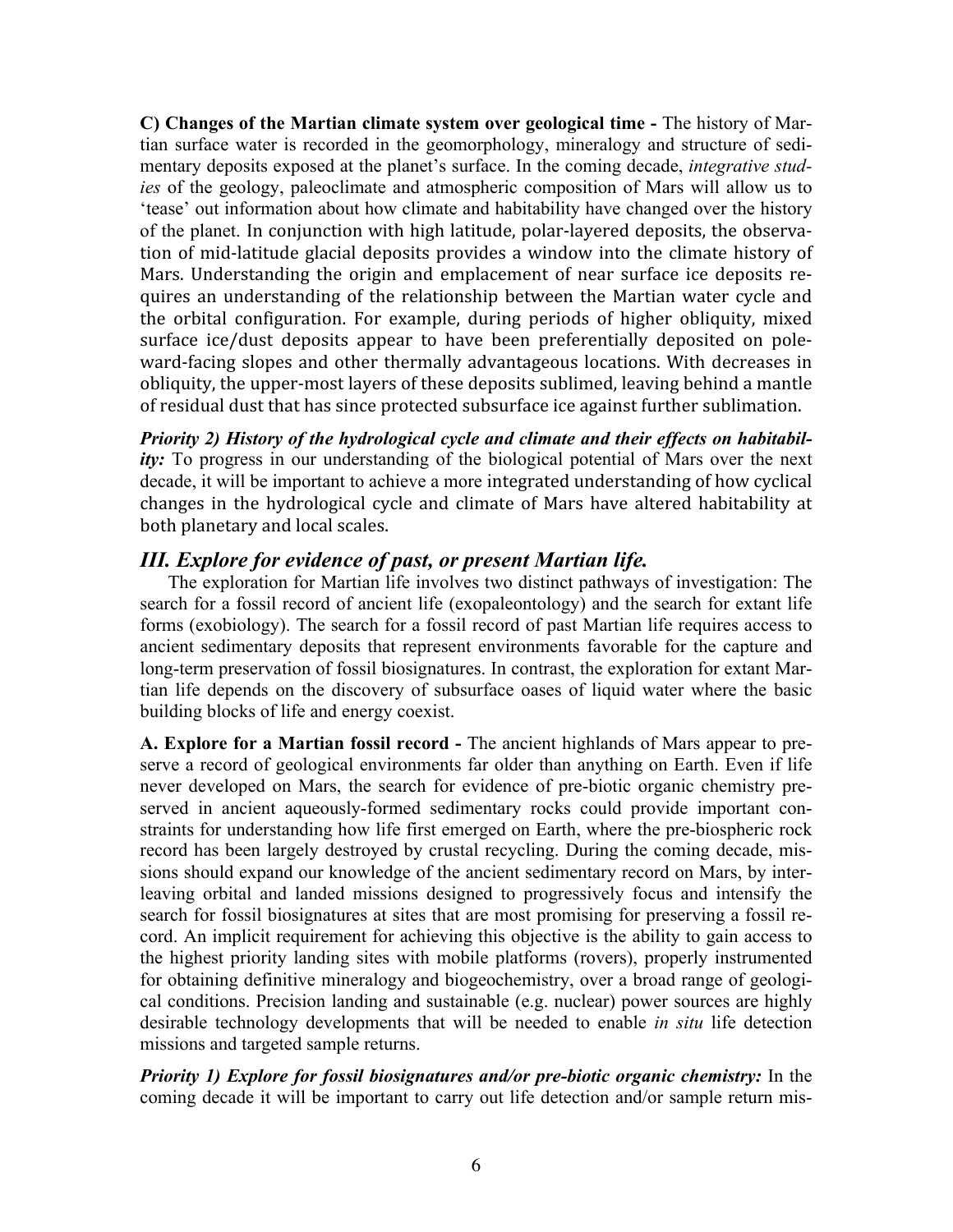sions at well-characterized sites on Mars where water-formed sedimentary deposits have accumulated under paleoenvironmental conditions favorable for the preservation of fossil biosignatures. Providing a proper context for interpreting sample measurements will require mobile platforms (rovers) equipped for scale-integrated analyses of sites, including the local geological context, mesoscale outcrops and structures, microscale textures, elemental and isotopic geochemistry, with high resolution organic analyses carried out on a variety of high priority target minerals (e.g., sulfates, halides, silica, phyllosilicates, etc.). This approach, which is foreshadowed in the MSL (2011) rover and its payload, will provide important constraints for assessing the biogenicity of potential biomarkers, biofabrics and biomediated minerals preserved in sedimentary rocks. The discovery of past life on Mars may ultimately require one or more targeted sample returns. Thus, the caching of promising samples during future landed missions is regarded to be a highly desirable strategy for ensuring future progress.

**B. Explore for an extant Martian biota -** The absence of liquid water, combined with a high radiation flux and a highly oxidizing regolith, suggests that the surface of Mars is presently unfavorable for life. On Earth, microorganisms have been shown to occupy a broad array of extreme habitats, including subsurface environments where life is sustained entirely by chemical energy. Such discoveries have dramatically increased the potential for subsurface habitable zones on Mars that might sustain an extant Martian biota. Access to subsurface environments through robotic drilling (meters to hundreds of meters) is regarded as an essential technology development that will be needed to explore for subsurface life. If extant life exists on Mars today, it is likely to be found in association with deep subsurface aquifers where habitable zones of liquid water are present, or perhaps within ephemeral, near surface microhabitats where microzones of liquid water may exist as thin films (e.g. surrounding sediment grains in soils), or as fluid inclusions within evaporites (salts), or ice crystals.

*Priority 2) Explore for a subsurface biosphere:* Gain access to subsurface habitable zones of liquid water, or ices that have formed recently in association with upwelling hydrological (e.g. hydrothermal) systems. Develop robotic systems capable of reliably drilling to depths of meters to hundreds of meters, with coupled life detection experiments that will analyze cuttings of ice/regolith and melt water for evidence of organic compounds and biosignatures. Some of these ideas are central elements of the ESA's planned ExoMars mission.

### **C. Develop Definitive Methods for Life Detection**

Approaches to extraterrestrial life detection are still in their infancy. So far, life detection methods have followed a terracentric path, assuming that putative Martian life will be Earth-like, perhaps as a result of the transfer(s) of viable organisms between the two planets (i.e., 'panspermia'). However, if a presumed Martian life form(s) developed independently, or evolved along pathways dramatically different from terrestrial life, then definitive life detection will require the development of more universal methods.

Given the high sensitivities required to measure potentially low abundances of bio-organic components in Martian materials, forward contamination (organic compounds and/or microorganisms carried to Mars on various spacecraft and instrument components) must be carefully controlled, to minimize the chances for a false positives. Missions that will search for the elemental and molecular signatures of Martian life will